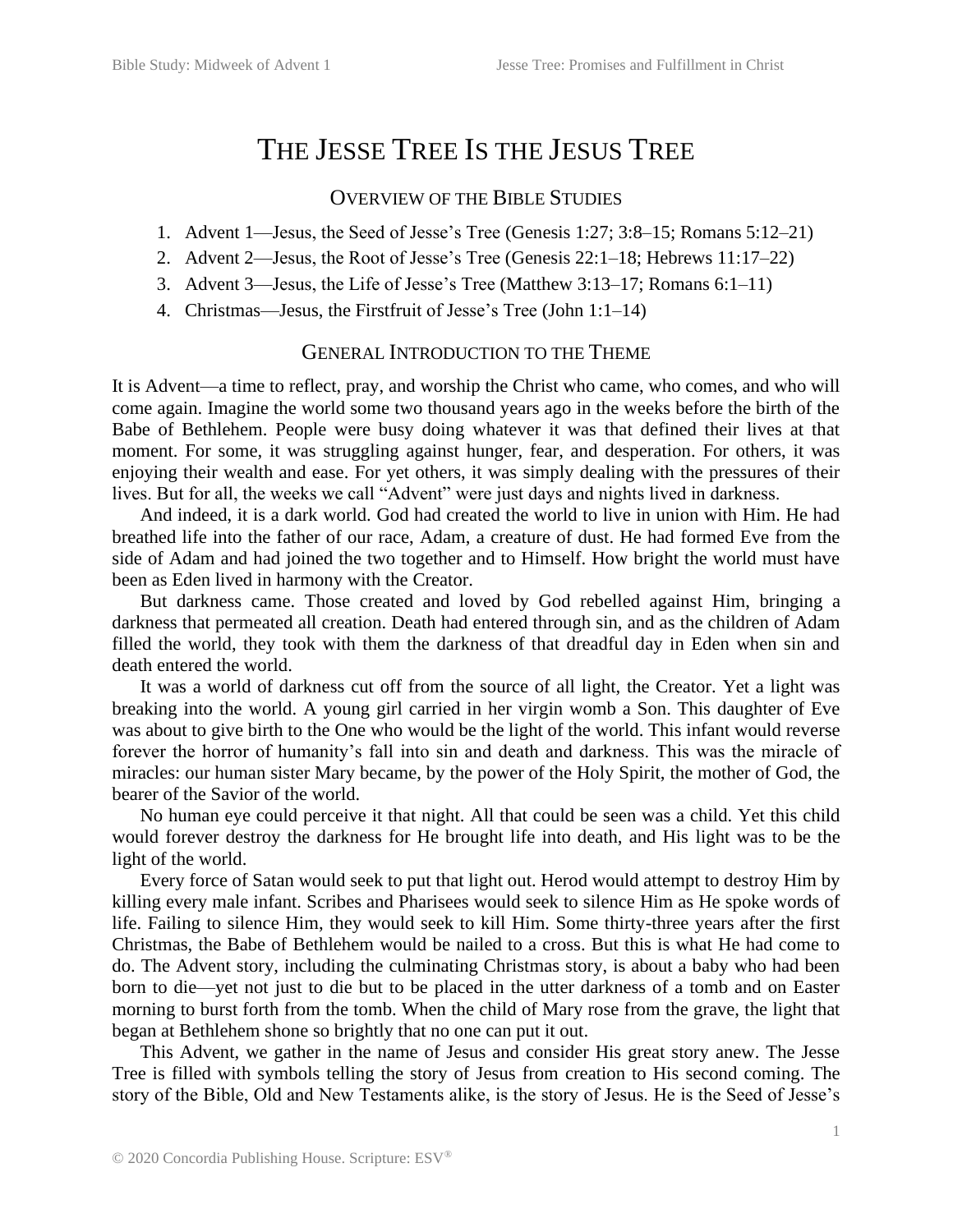tree. He is the Root of Jesse's tree. He is the Life of Jesse's tree. And He is the Firstfruit of Jesse's tree. As the Church will sing with the angels on Christmas Day, "To God on high be glory and peace to all the earth" (*LSB* 383).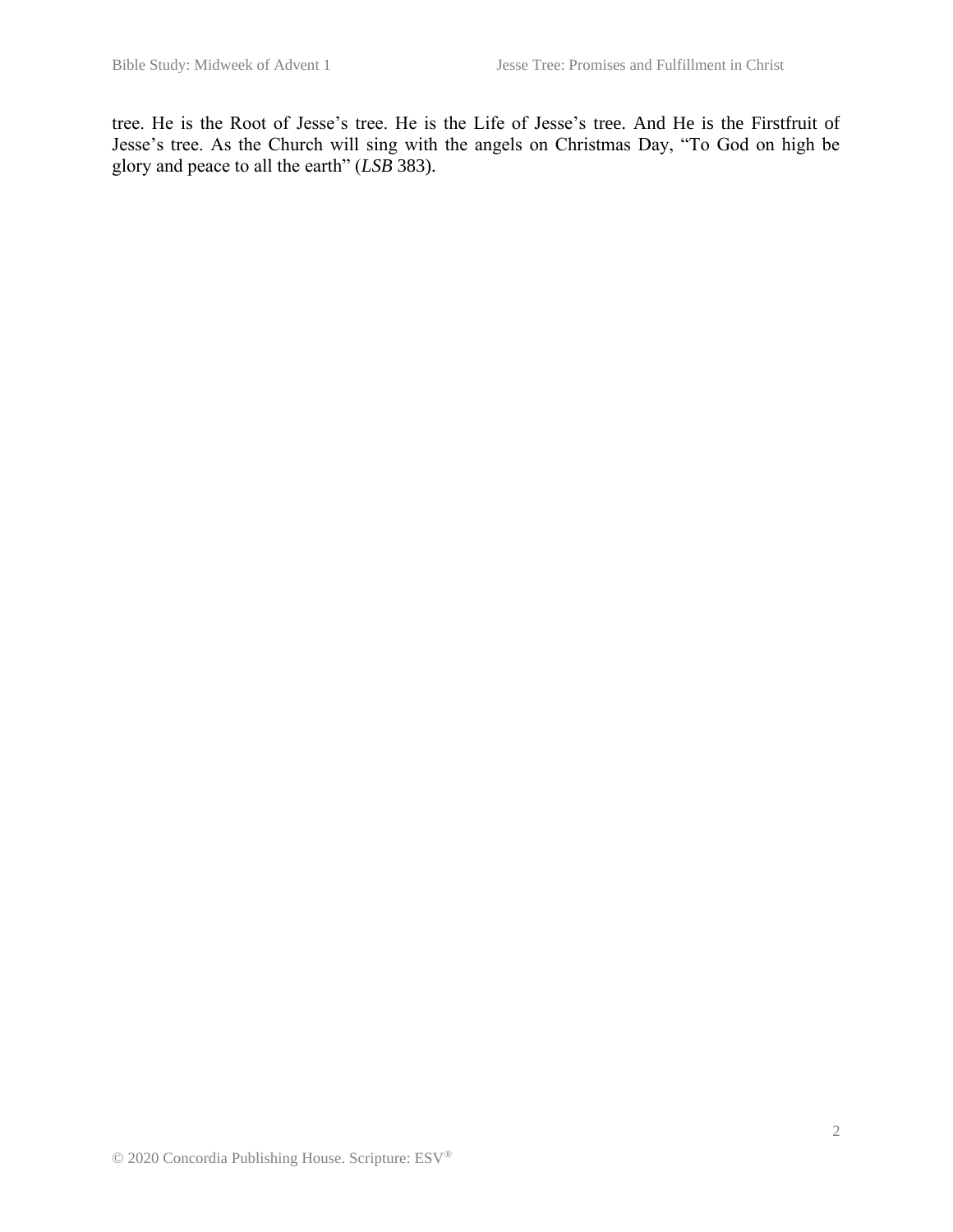# MIDWEEK OF ADVENT 1: LEADER

# Jesus, the Seed of Jesse's Tree

# Genesis 1:27; 3:8–15; Romans 5:12–21

# **OPENING**

**Pray:** Stir up Your power, O Lord, and come, that by Your protection we may be rescued from the threatening perils of our sins and saved by Your mighty deliverance; for You live and reign with the Father and the Holy Spirit, one God, now and forever. Amen. (Collect for Advent 1*, LSB Altar Book,* p. 840)

### INTRODUCTION

Along with Christmas trees and Advent calendars, many Christians today follow some form of Jesse Tree tradition to mark the season of Advent. For each day in Advent, a Bible story is read and an ornament with a symbol connected to that story is hung upon a tree. Not surprisingly, the creation and fall (Genesis 1–3) are usually the first stories read. Likewise, this lesson takes us back to the beginning to see where the story of the Jesse Tree (which is the Jesus Tree!) has its seed.

# QUESTIONS AND ANSWERS

**Q1.** Jesse, the father of David, appears in the genealogies of Jesus given in both Matthew 1:1–17 and Luke 3:23–38. While he is a crucial link in the chain, he certainly is not the main character. Compare Matthew 1:1–2, 17 with Luke 3:23, 38. What emphases does each evangelist make in structuring Jesus' genealogy in different ways?

**A1.** A close reading of the two genealogies of Jesus seems to reveal contradictions, but these can be explained. Most interesting is how Matthew and Luke structure the genealogies for theological emphases. As we shall see, the Holy Spirit inspired the evangelists to highlight different aspects of the person and work of Jesus Christ.

Matthew seems to be writing primarily to a Hebrew audience, so he emphasizes that Jesus is the offspring of Abraham and David's legal heir, the long-expected Messiah of Israel who would return His people from exile and establish a permanent, heavenly promised land. So Matthew structures the genealogy in fourteen generations, with three distinct sections: Abraham to David, David to the deportation to Babylon, and the deportation to Christ. Matthew highlights the most prominent names in Jesus' lineage and emphasizes that Jesus is the Christ who would reign over the throne of David forever.

Luke seems to be writing to a primarily Gentile audience, and he traces Jesus' genealogy all the way back to Adam, the first "son of God" and father of all humans, Jew and Gentile alike. But in Luke's Gospel, when Jesus is presented as the "Son of God" and Savior, it is according to both His divine and human natures as the God-man. As St. Paul will show in Romans 5, in Adam all die, but in Christ, all who believe will be made alive!

**Transition:** In order to appreciate what Christ has done for us, we need to understand our original state in the Garden of Eden and the consequences of the fall into sin.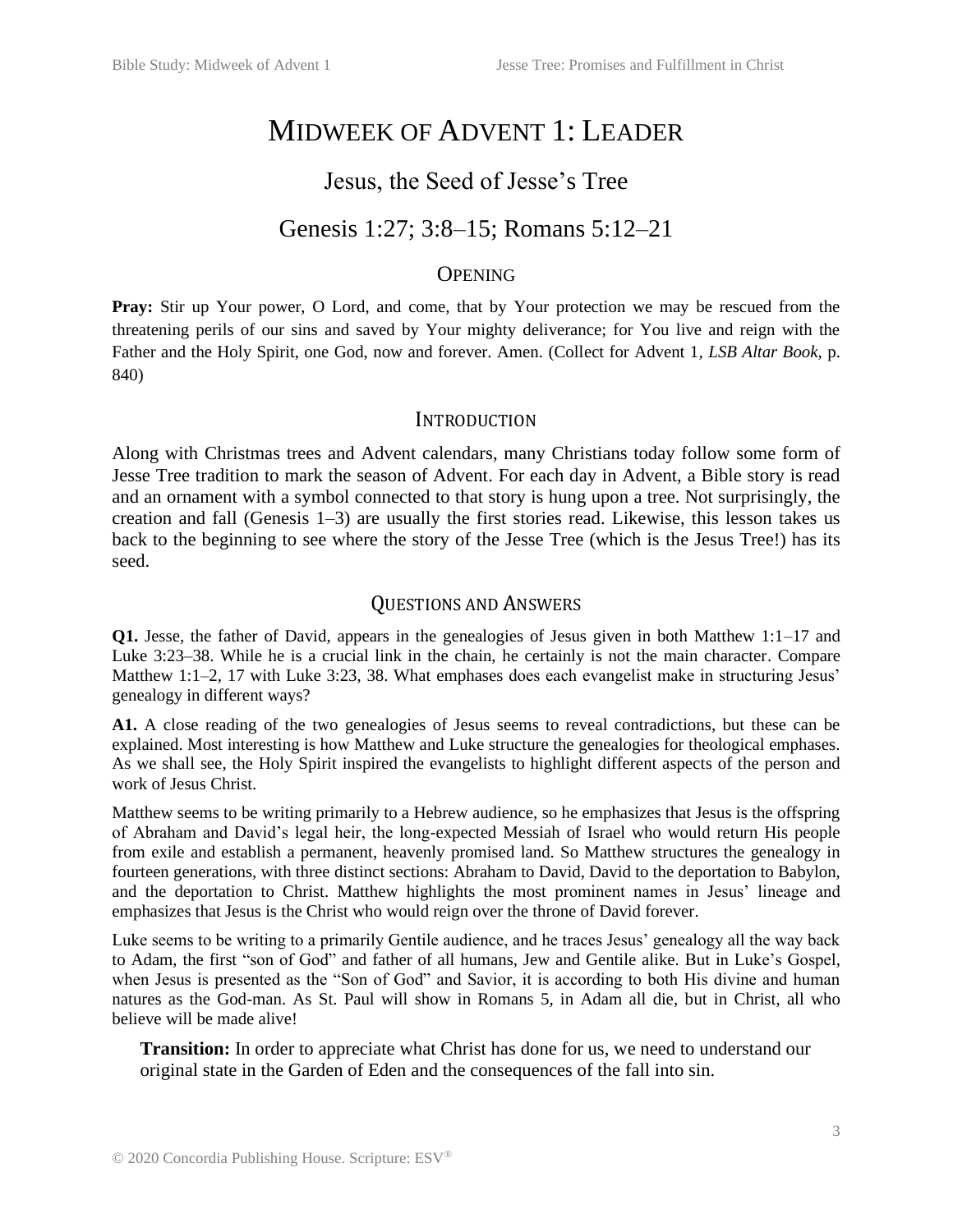**Q2.** What does Genesis 1:27 teach about humanity? How is the situation altered after the fall, according to Genesis 5:1–5?

A2. It is remarkable how much God can tell us about humans through a single Bible passage. Genesis 1:27 identifies God as the creator of mankind, which means that mankind is not a god but a creature wholly dependent upon—and accountable to—Him. Man's creation is in God's "own image," which means that man was a perfect reflection of God's character: righteous, holy, delighted to serve God with uncorrupted will, and not destined for death. And God created them "male and female" so that they could procreate and fill the earth, delight in one another in holy matrimony, and bring up children in the fear and knowledge of God.

Genesis 5 demonstrates some continuity with Genesis 1 (mankind remains male and female and procreates), but a dramatic change has occurred: humanity has lost the image of God (original righteousness) and now is infected with original sin, which leads to each generation being born in the likeness of a sinful father, not in the image of God. This in turn leads to death.

**Transition:** The familiar story of the fall shows us how Adam and Eve ended up in this state as well as what God promised to do about it.

**Q3.** According to Genesis 3:7–15, what does the introduction of sin into the world do to Adam and Eve? How do they try to deal with their sin, and does this pattern continue still today? How does God deal with sin?

**A3.** Before the fall, Adam and Eve enjoyed having "the image of God" and being in perfect communion with Him. After the fall, the Lord's presence in the garden brought them terror rather than peace due to their guilt and shame over sin. Instead of confessing their sin and repenting, Adam and Eve try to cover their guilt and shame. They cover their nakedness with fig leaves  $(3:7)$ , try to hide from God  $(3:8-11)$ , and transfer blame for their sin (3:12–13). Adam indirectly blames God ("the woman *You* gave to be with me" [emphasis added]), and Eve blames Satan.

To this day, sinners follow their first parents' pattern for dealing with sins: some think leading an outwardly righteous life covers sin (salvation by works); some try to hide from God (rejection of God's Word); others blame their sin on external factors or other people (trying to excuse or justify sin).

Man-made methods for disposing of sin never work. Only God can take away sin and its effects, guilt and shame. He shows this in the first Gospel promise in the Bible (3:15). God would crush Satan and save the world through the Offspring (Seed) of the woman, the new Adam, Jesus Christ.

**Transition:** Genesis 3:16–19 goes on to list the many consequences of sin on mankind: pain in childbearing for the woman, conflict between husband and wife, frustrating toil for the man, and death for all. In Romans 5, St. Paul contrasts the death-delivering sin of Adam with the life-giving work of Christ.

**Q4.** In Romans 5:15–19, how does Paul make use of Adam's sin in service of the Gospel? Do these verses mean that eternal life is a gift *received* by all human beings? Why or why not? Compare with Romans 3:22–25.

**A4.** St. Paul uses Adam's sin to illustrate the universal nature of Christ's death and resurrection. As Adam's sin spread death to all humanity, now Christ's saving work has won forgiveness of sins and justification for all sinners. The effects of Adam's sin and Christ's work are similar in scope but opposite in content: death versus life.

If one were to read Romans 5:18 out of context ("one act of righteousness leads to justification and life for all men"), it might seem that all humans actually *receive* the benefits of His work. However, Scripture must interpret Scripture, and Paul had already emphatically stated in Romans 3:22–25 that, while God has justified all sinners for the sake of Christ, the only way to receive the free gift of salvation is by *faith.*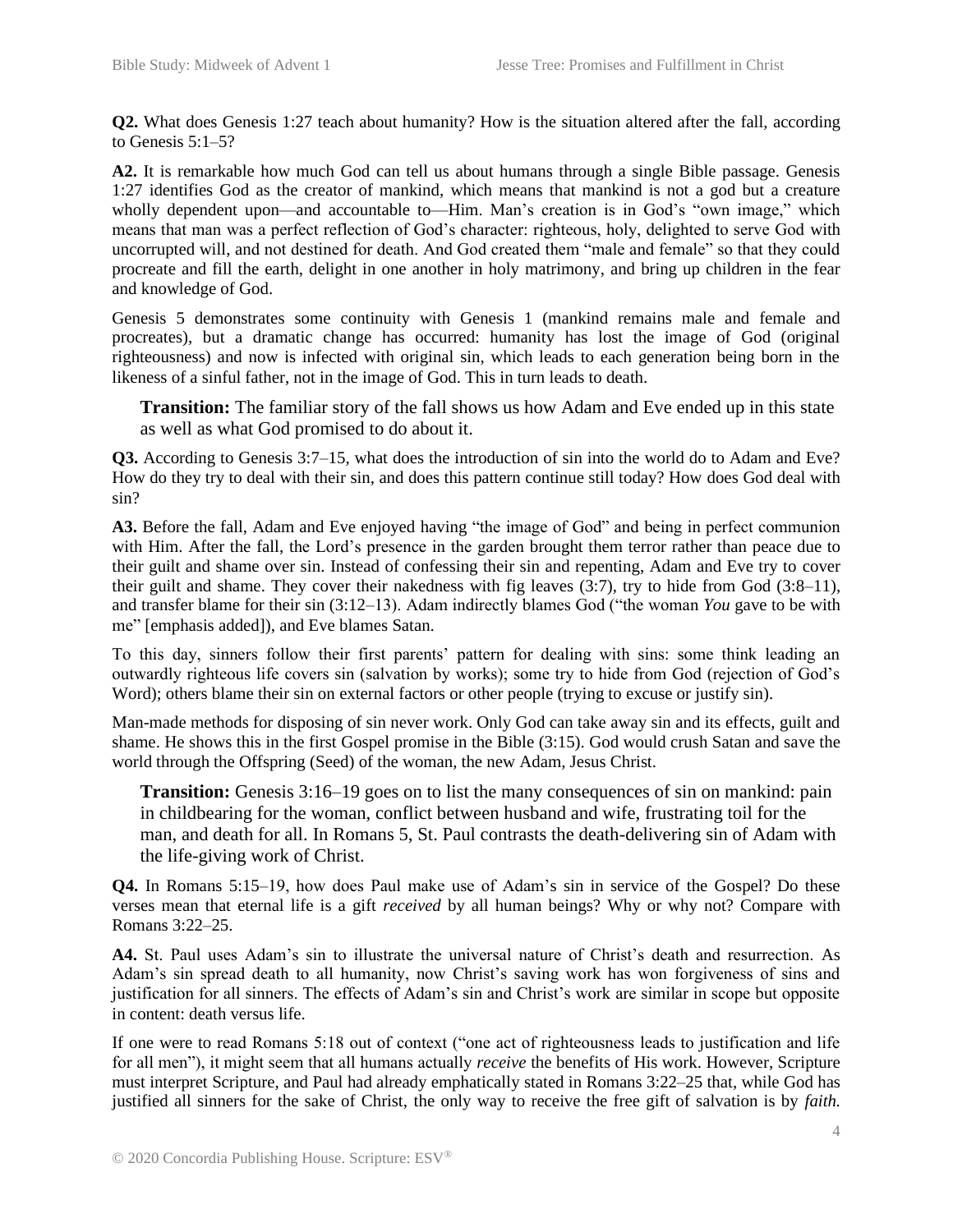Therefore, Paul excludes both works-righteousness (salvation by doing works of the Law) *and* universalism (salvation by God's grace without the need for faith). As sinners, we are naturally inclined to want to believe in either works-righteousness or universalism, but neither is true.

**Transition:** Satan's area of expertise is falsehood. He had appeared to Adam and Eve in the form of a serpent in order to deceive them and lead them to disobey God's Word.

**Q5.** How does God's Word characterize Satan? See Matthew 4:1–4, John 8:42–44, and 1 John 5:19–21. According to 2 Corinthians 11:2–3, what is the serpent's primary goal today?

**A5.** Satan, also called "the devil" (which means "adversary" or "slanderer"), is identified as "the tempter" as he attempts to seduce Jesus into forsaking His Father and throwing in His lot with the enemy (Matthew 4:1–4). Jesus calls the devil "a murderer" and "a liar and the father of lies," which is his character (John 8:42–44). Satan also is known as "the evil one" who has the whole world in his power. But through God's Son, "the true God and eternal life," we are set free from Satan's power and, by the power of the Holy Spirit, can resist idolatry (1 John 5:19–21). Nonetheless, Satan is constantly seeking to deceive us and lead us away from being devoted to our Bridegroom, Jesus Christ (2 Corinthians 11:2–3).

**Transition:** The theme of this Advent series identifies Jesus as the Seed, the Root, the Life, and the Firstfruit of Jesse's tree. Those are a lot of hats to wear, but Jesus can do it all!

**Q6.** In the Old Testament, the first offspring of the Jesse Tree is King David, and the Messiah (Christ) would be called "Son of David." In Matthew 22:41–46, how does David himself demonstrate Jesus' ability to fulfill so many different roles for us as Savior?

**A6.** When Jesus asked the Pharisees whose son (or descendant) the Christ would be, they rightly answered, "The son of David." But Jesus complicates matters for them by pointing out that David, inspired by the Holy Spirit, had written in Psalm 110:1, "The Lord said to my Lord, 'Sit at my right hand, until I put your enemies under your feet'" (Matthew 22:44), which shows that the Messiah is both David's Son and David's Lord, referring to both His human and divine natures. None of the Pharisees were willing to accept Jesus' teaching, but neither were they willing to challenge Him, waiting instead to eliminate Him by force.

**Transition:** The God-man, Jesus Christ, would voluntarily go to Calvary to lay down His life for the sins of the world and would rise on Easter to declare the world justified, a message to be received by faith alone.

### **CONCLUSION**

"So let no one boast in men. For all things are yours . . . all are yours, and you are Christ's, and Christ is God's" (1 Corinthians 3:21–23). As sinners, we are constantly selling ourselves short. We want to have it all, but we fail to find the "all" by looking for it in the creation rather than in the Creator, by trying to save our lives in this world rather than looking to the Savior. If, by faith, we embrace the fact that we really do have it all in Christ—forgiveness of sins without measure, life and salvation now and forever—we will be able to drive out that seed of doubt that suggests God is holding out on us, and we can enjoy being grafted into the tree of the Seed of Jesse's tree, Jesus.

Close with prayer.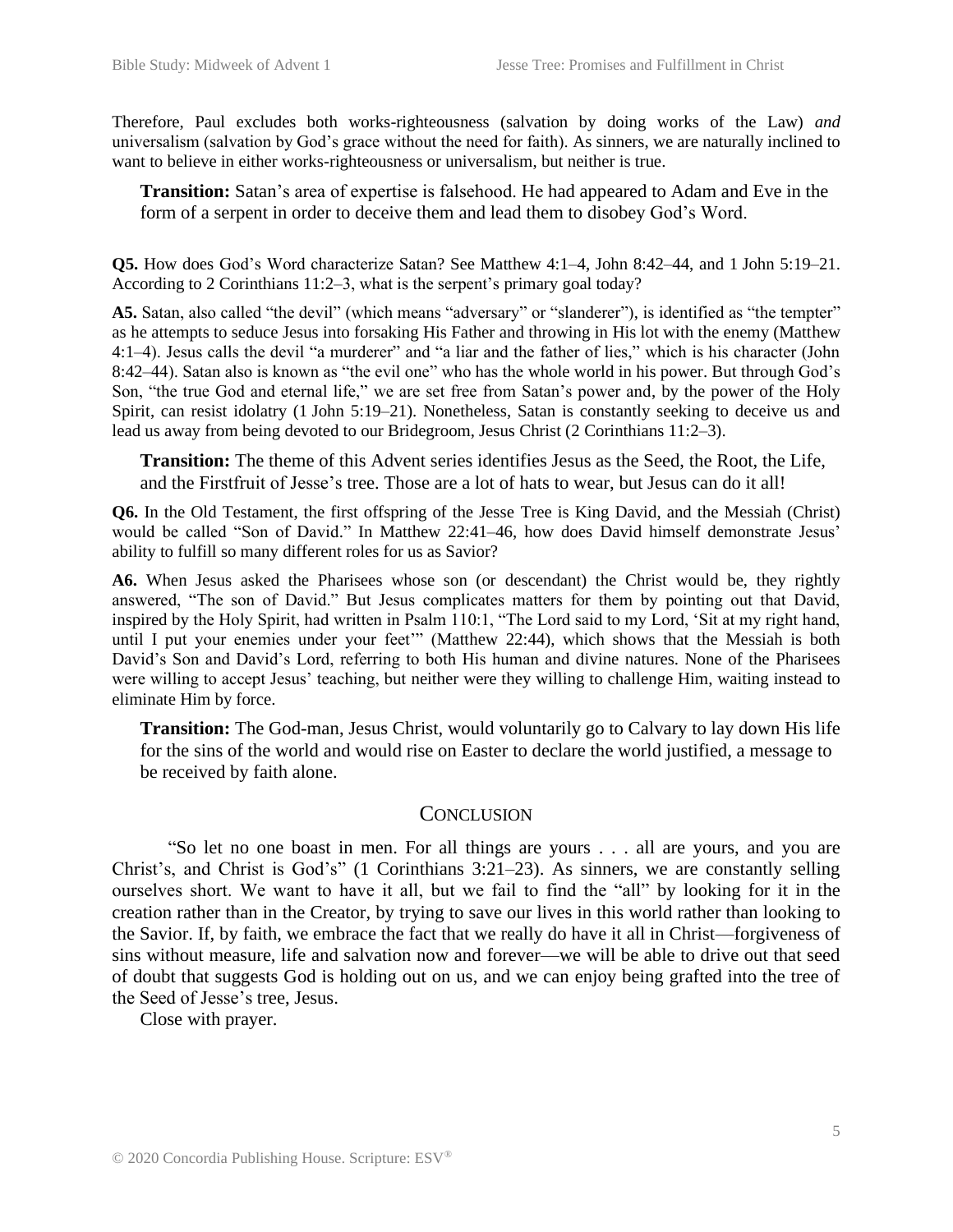# CLOSING

**Pray:** Lord Jesus Christ, You were the blessed Seed promised to Adam and Eve in the Garden of Eden, and You preserved Your line through Jesse so that You could be both David's Son and David's Lord in Your incarnation. May we who lost the gift of righteousness through the fall of Adam rejoice that we have been more gloriously restored through Your saving work on our behalf; for You live and reign with the Father and the Holy Spirit, one God, now and forever. Amen.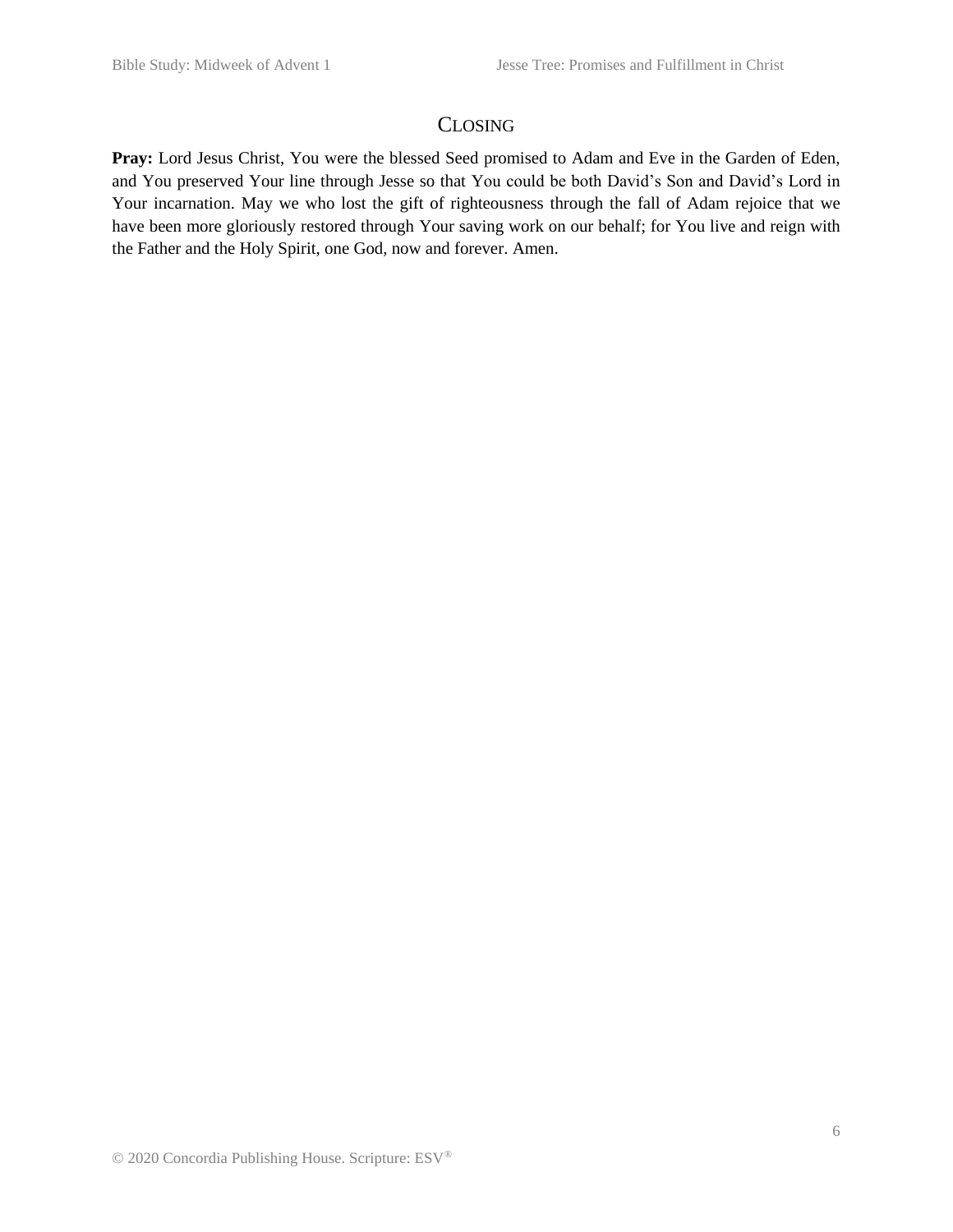# MIDWEEK OF ADVENT 1: STUDENT

# Jesus, the Seed of Jesse's Tree

# Genesis 1:27; 3:8–15; Romans 5:12–21

# **OPENING**

**Pray:** Stir up Your power, O Lord, and come, that by Your protection we may be rescued from the threatening perils of our sins and saved by Your mighty deliverance; for You live and reign with the Father and the Holy Spirit, one God, now and forever. Amen. (Collect for Advent 1*, LSB Altar Book,* p. 840)

### **INTRODUCTION**

Along with Christmas trees and Advent calendars, many Christians today follow some form of Jesse Tree tradition to mark the season of Advent. For each day in Advent, a Bible story is read and an ornament with a symbol connected to that story is hung upon a tree. Not surprisingly, the creation and fall (Genesis 1–3) are usually the first stories read. Likewise, this lesson takes us back to the beginning to see where the story of the Jesse Tree (which is the Jesus Tree!) has its seed.

# **OUESTIONS**

**1.** Jesse, the father of David, appears in the genealogies of Jesus given in both Matthew 1:1–17 and Luke 3:23–38. While he is a crucial link in the chain, he certainly is not the main character. Compare Matthew 1:1–2, 17 with Luke 3:23, 38. What emphases does each evangelist make in structuring Jesus' genealogy in different ways?

**2.** What does Genesis 1:27 teach about humanity? How is the situation altered after the fall, according to Genesis 5:1–5?

**3.** According to Genesis 3:7–15, what does the introduction of sin into the world do to Adam and Eve? How do they try to deal with their sin, and does this pattern continue still today? How does God deal with sin?

**4.** In Romans 5:15–19, how does Paul make use of Adam's sin in service of the Gospel? Do these verses mean that eternal life is a gift *received* by all human beings? Why or why not? Compare with Romans 3:22–25.

**5.** How does God's Word characterize Satan? See Matthew 4:1–4, John 8:42–44, and 1 John 5:19–21. According to 2 Corinthians 11:2–3, what is the serpent's primary goal today?